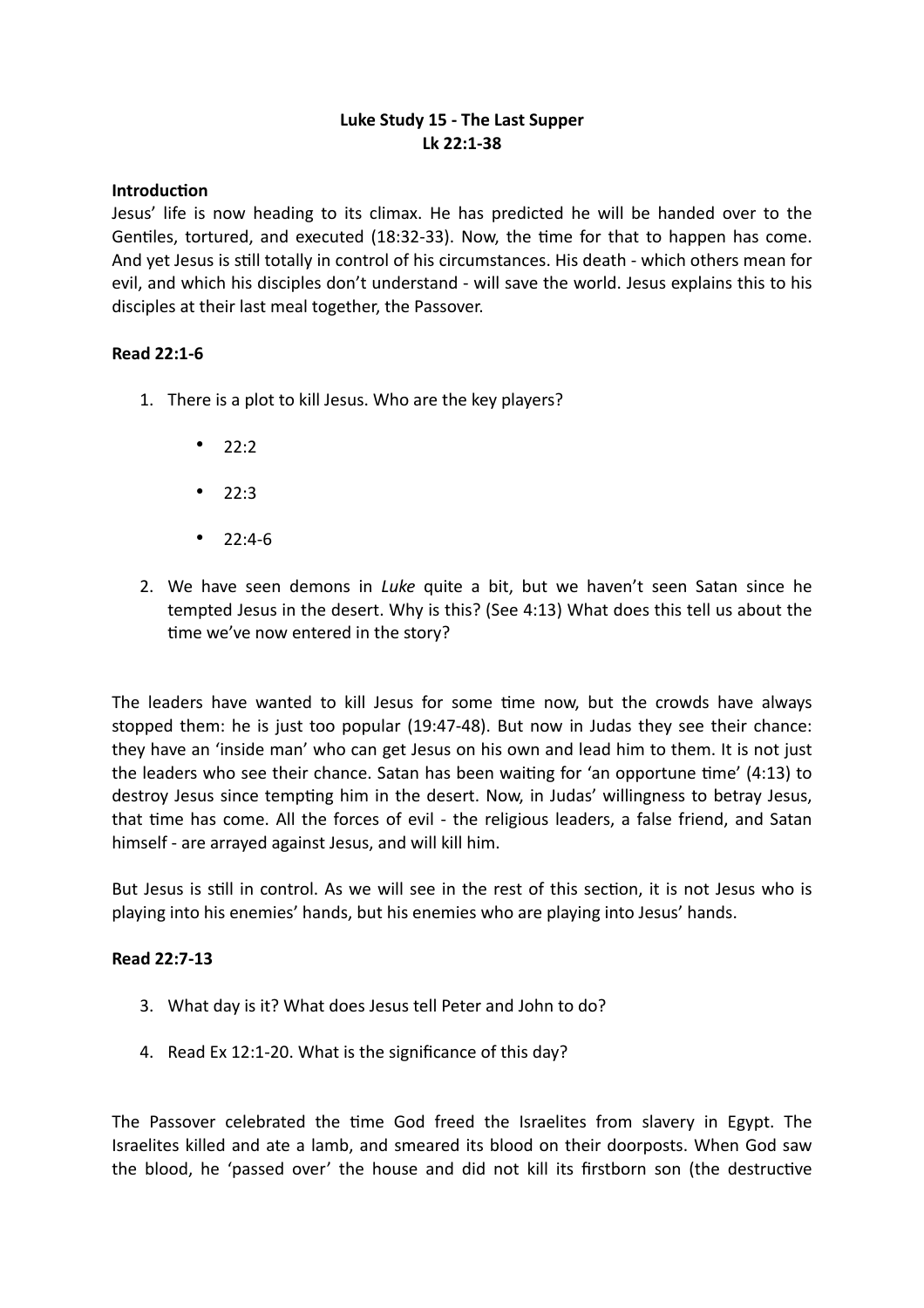plague referred to in Ex 12:13). But for Egyptian houses, which did not have the blood, God did not pass over them, and killed the firstborn son, forcing Pharaoh to free the Israelites the next day. From then on, every year the Israelites celebrated this event by re-enacting this meal. This is the meal Jesus and his disciples are sharing.

### **Read 22:14-20**

- 5. What does Jesus say the bread represents?
- 6. What does Jesus say the cup represents? (See also Jer 31:31-34)
- 7. Given the background of the Passover feast, what do you think Jesus is saying?

Jesus takes the bread of the Passover meal and says, 'This is my body given for you.' He cannot mean it is literally his body: he says this meal is a 'remembrance' of him. The bread stands for his body. Yet it is 'given for you' (22:19): the bread stands for his body, which will be given for his disciples when he dies. Jesus takes the cup and says the same thing: it is the 'new covenant in my blood, which is poured out for you' (22:20). The wine stands for his blood, which will be poured out for his disciples when he dies. Using the elements of the Passover, Jesus explains to his disciples what his death will be: a sacrifice that will bring freedom.

The leaders, Judas, and Satan have all plotted to bring Jesus to this point. But it is really Jesus who is in control. What they mean for evil, he means for good: to die for and set people free.

But does the fact the perpetrators are part of God's plan mean they're no longer responsible?

# **Read 22:21-23**

- 8. What do these verses say about Judas' responsibility?
- 9. Before moving on, think of other situations where God seems to be out of control and evil seems to be winning. How does this story speak into that situation?

God has decreed Jesus' death, but that does not mean those who kill him are not responsible. They may be God's servants, but they're only unwittingly so, and so will be punished. We can trust that God is always in control, and will always be fair, even when evil seems to be winning. The conspirators are responsible for Jesus' death, but Jesus is in control.

But where Jesus is in control, the disciples are confused.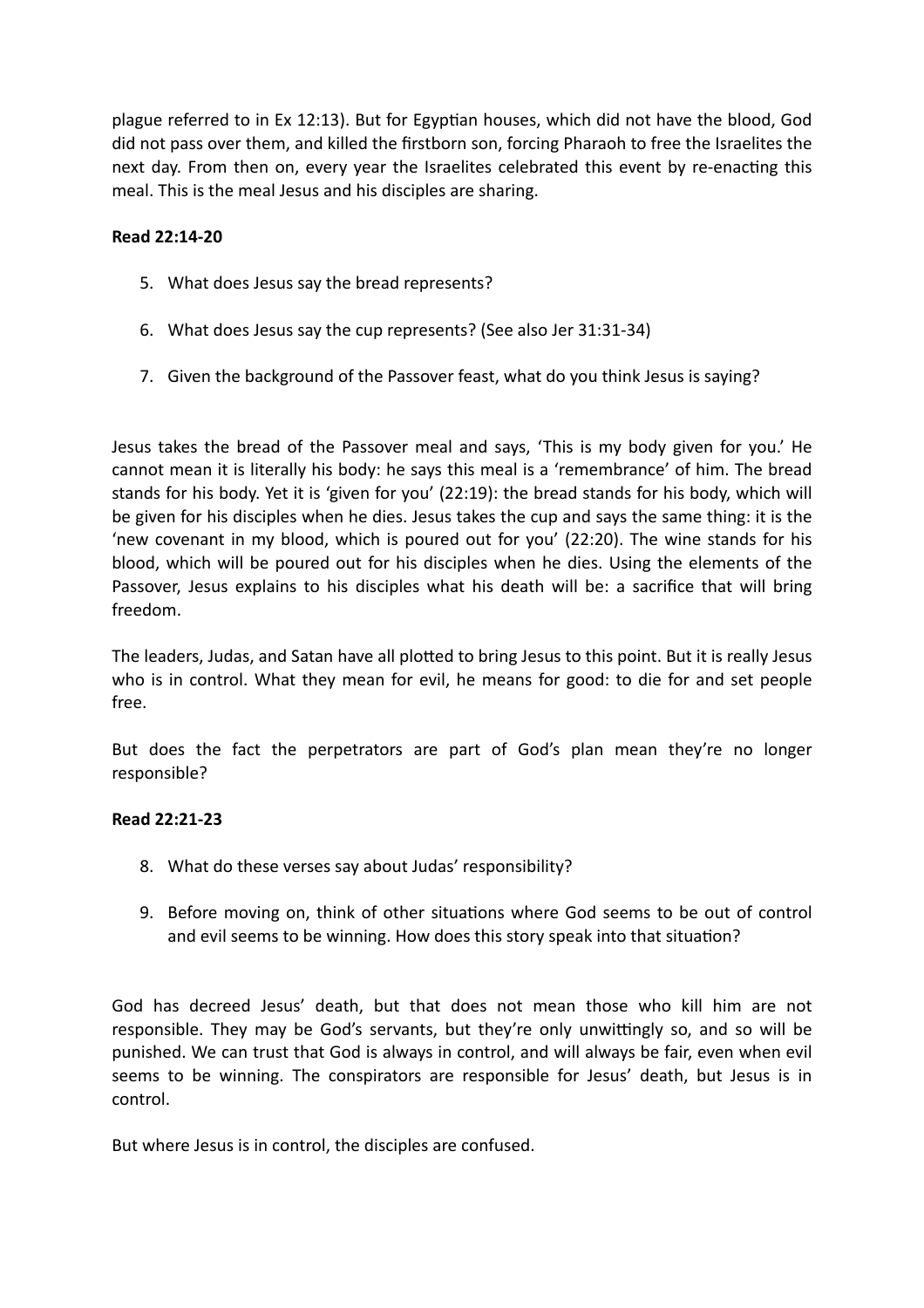### **Read 22:24-30**

- 10. What do the disciples argue about? (See also 9:46-48)
- 11. What does Jesus tell them in response?
- 12. What future responsibilities will they have that will make this important?
- 13. What does this tell us about our own leadership?

Jesus has just told the disciples he is about to be betrayed by one of them and, astonishingly, they start arguing about which one of them is the greatest. But maybe it is not so astonishing. They have argued about this before just after Jesus has told them he's going to die (9:46-48). And he has told them that his death will bring in a new kingdom in which they will have powers and responsibilities. Insensitive it may be, but, carried away by the promise of a new kingdom, the disciples want to know which of them will be the greatest in it, forgetting what Jesus will need to do to bring it in.

And so Jesus brings them down to earth. His kingdom won't be like earthly kingdoms. Rather, its leaders will need to be servants, likes its king is a servant.

### **Read 22:31-34**

- 14. What does Peter ('Simon,' his pre-discipleship name) say he will do for Jesus?
- 15. What does Jesus say Simon will do?
- 16. Can you think of times when you have misjudged your own bravery for Jesus?

The disciples are not just confused about leadership; they're also confused about themselves. Simon thinks he is much braver than he is: he promises to stick by Jesus, even to death. Jesus knows better: Simon won't stick by him even to the morning. Once again, where Jesus knows exactly what is happening and is in total control, the disciples don't know what's going on and are out of control, even of themselves.

### **Read 22:35-38**

- 17. What does Jesus tell the disciples to do?
- 18. How do they interpret this when it comes to swords?
- 19. How does Jesus react? What do you think this means? (See 22:49-51)